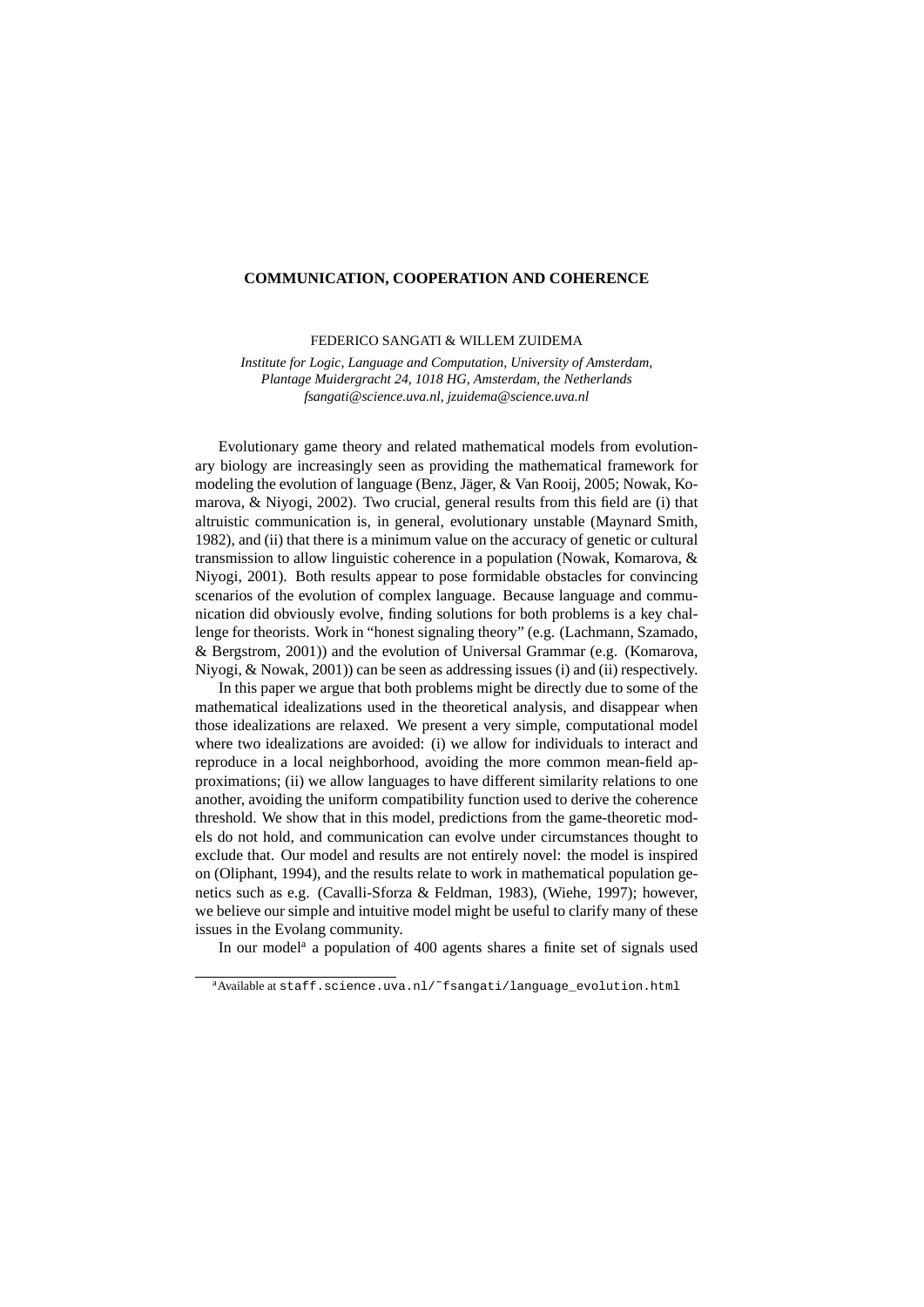to convey a corresponding amount of meanings. Each individual has a transmitting and a receiving system specifying which signal is associated with a specific meaning and vice versa (we thus consider the very general case where the reception doesn't necessary mirror production). We show that the incorporating a spatial distribution of agents allows the emergence of linguistic cooperation: even when speakers are not rewarded, an optimal communication is able to emerge and be maintained, although suboptimal communications are able to survive above chance frequency in small subareas.

To compare our model to the mathematical models of (Nowak et al., 2001, 2002), we study a number of models at intermediate levels of abstraction. We find that their *coherence threshold* phenomenon depends on the assumption of uniform distances between the possible languages, an assumption which is not valid in models such as ours (as well as the real world), where languages can be more or less similar to each other (figure 1). 00/00 00/11 11/00 11/11 00/01 11/01 00/10 11/10 01/00 01/01 01/10 01/11 10/00 10/01 10/10 10/11



Figure 1. (left) Linguistic coherence in a population with 16 different languages, having uniform distance of 0.5 as in (Nowak et al., 2001) and according to the distances derived from the meaningsymbol mappings of our model. (right) Similarity matrix of the 16 languages derived from the possible mapping between 2 meanings (0/1) and 2 symbols (0/1). Each mapping is fully defined with a  $2 \times 2$ transmitting and receiving system.